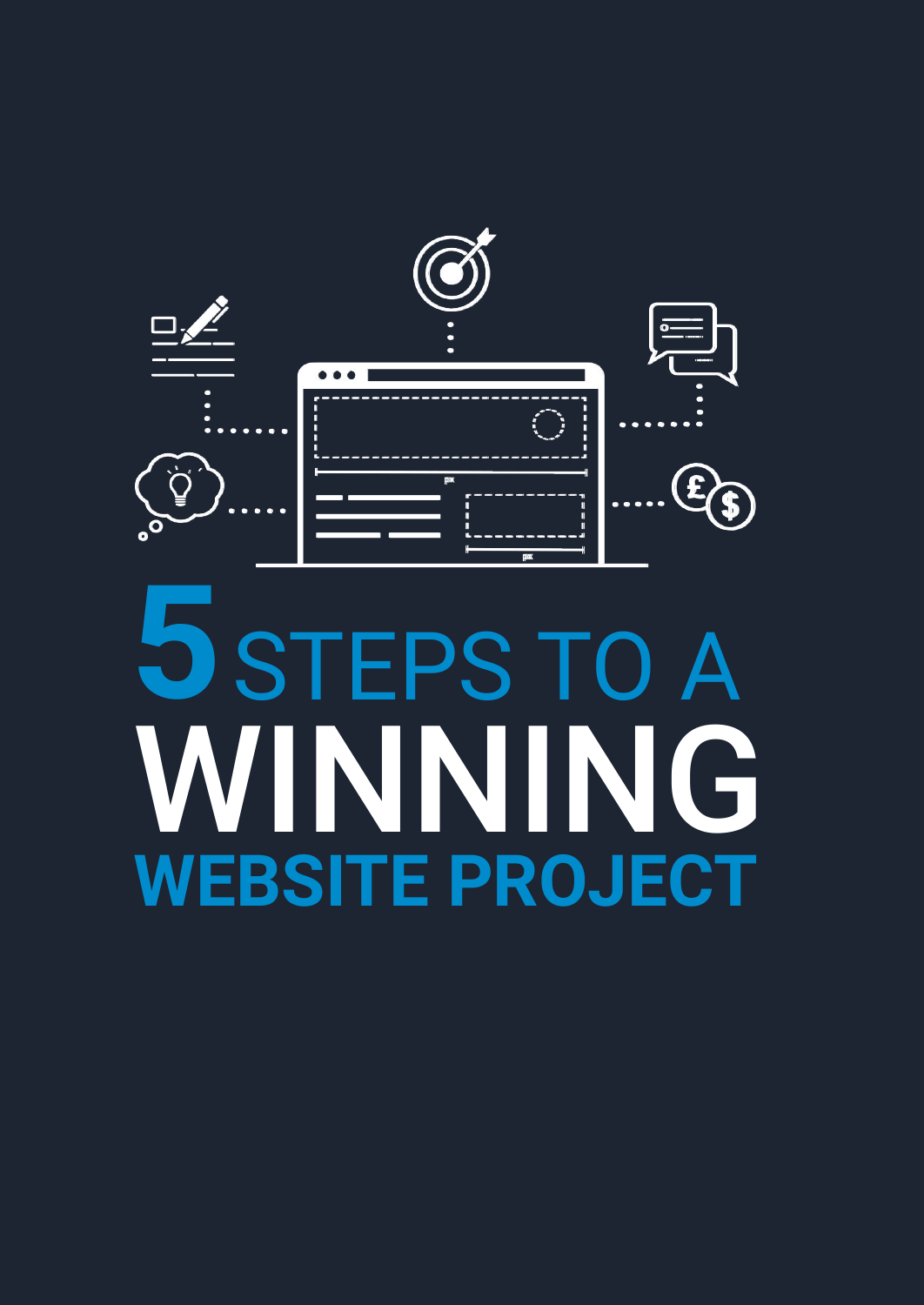### **What Makes A Web Design Project Successful?**

**Successful website projects are a collaboration between you (the client) and the design agency or web designer that you're working with.**

**Whilst you need the expertise of the designer to put together a beautiful website that suits the intended purpose, the designer, in turn, needs you to communicate effectively on a regular basis.**

**It's possible that you've already had an experience creating a website with an agency or solo web designer that didn't have a successful result. It does happen sometimes and it's usually down to one (or both) parties not delivering what was needed to push a great project over the line.**

**In this guide, we've put together 5 important steps that are crucial for a winning website project. If your designer works in tandem with you to deliver each of these 5 important steps, you're going to end up with a result that you can both be proud of. More importantly, it will be something that your customers will love.**

**A new website project or a website in need of a redesign is a platform filled with untapped potential. The potential to clearly communicate your message, your brand and your products/services with your target audience.**

**A website is so much more than just a visual brochure. Yes, you can have a 'brochure website', but if it's not built to sell, then it won't bring success to your business.**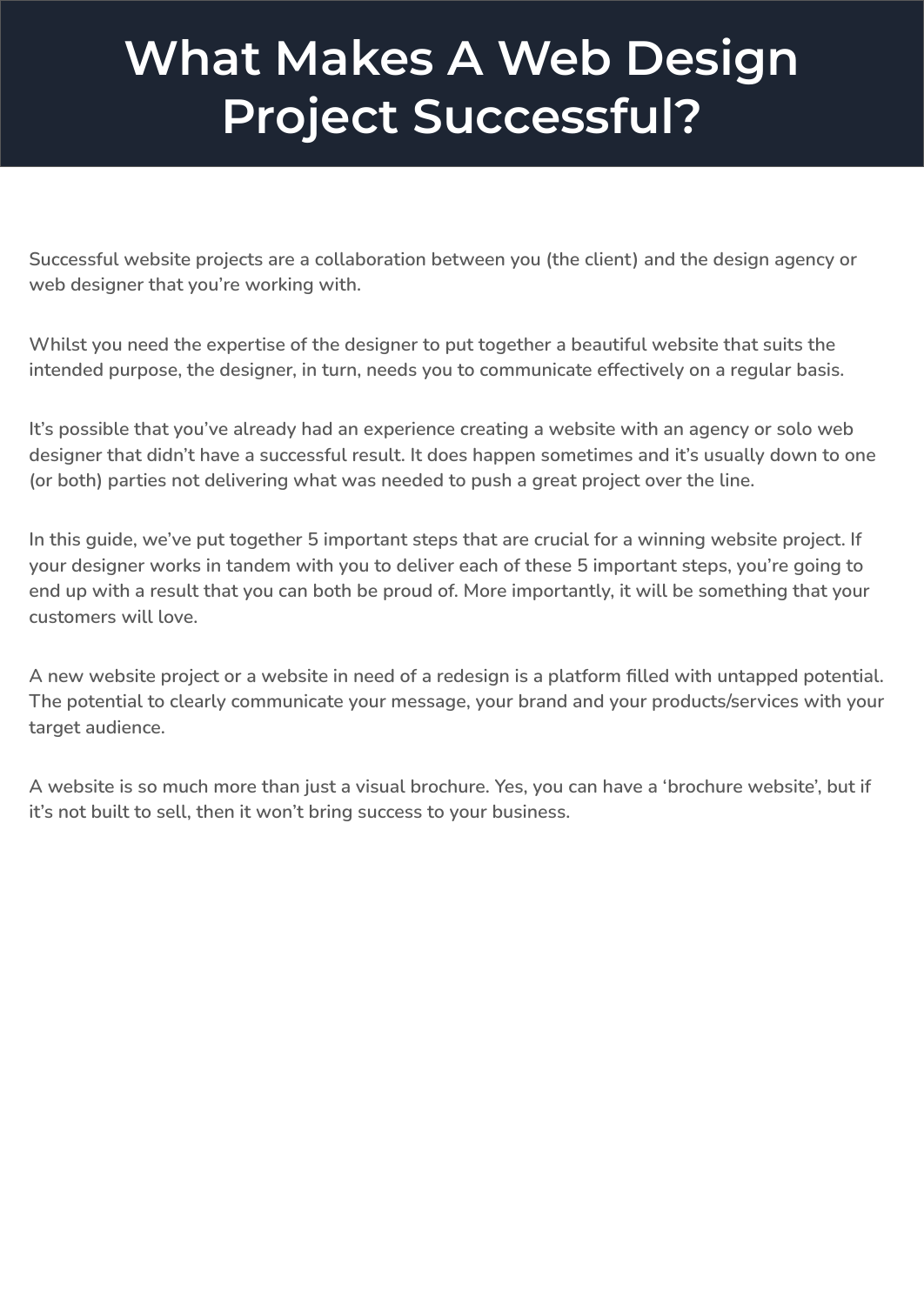## **Requirements 1**



**The very start of a website project has you thinking about the requirements of what you're after.** 

**Your requirements could focus around specific features that you are looking to have, for example, the ability for customers to purchase your products/services online. Or perhaps a Live Chat option, so your customers can get quick answers from you or your team.**

**No matter the requirements that you're after, the most important thing is clarity. With clear and well-thought-out requirements, it helps everyone to be on the same page. Be prepared to discuss your requirements with your web designer, as they can help you to understand what is and isn't possible.**

**Sometimes you may have an idea that can't be feasibly realized in your new website. Your designer will let you know this and if possible, they will suggest an alternative. Remember that they're trying to work with you, so it's important to have an open discussion.**

#### **TIP: Make a list of 5 key features that you would love to see on your new website. It doesn't hurt to look at what your closest competitors are doing here...after all, you want to do things better than them, don't you?**

**Another thing to consider when thinking about your requirements is that your needs and the needs of your audience can sometimes be two completely different things.**

**Your business website is not for 'you' as an individual, it's for your customers and potential customers who will be using it. It's okay for you not to like a specific color or feature, but do take a moment to consider your target audience and what they would think.**

**It can be hard to get yourself into the mindset of your target audience. As humans, we're all built in different ways - it's one of our wonderful idiosyncrasies. You may find it helpful to speak to some existing customers and ask them what made them purchase from your business and what would influence their purchasing decision in general.**

**TIP: In one sentence, try to describe how your ideal website would make your audience feel/think/act.**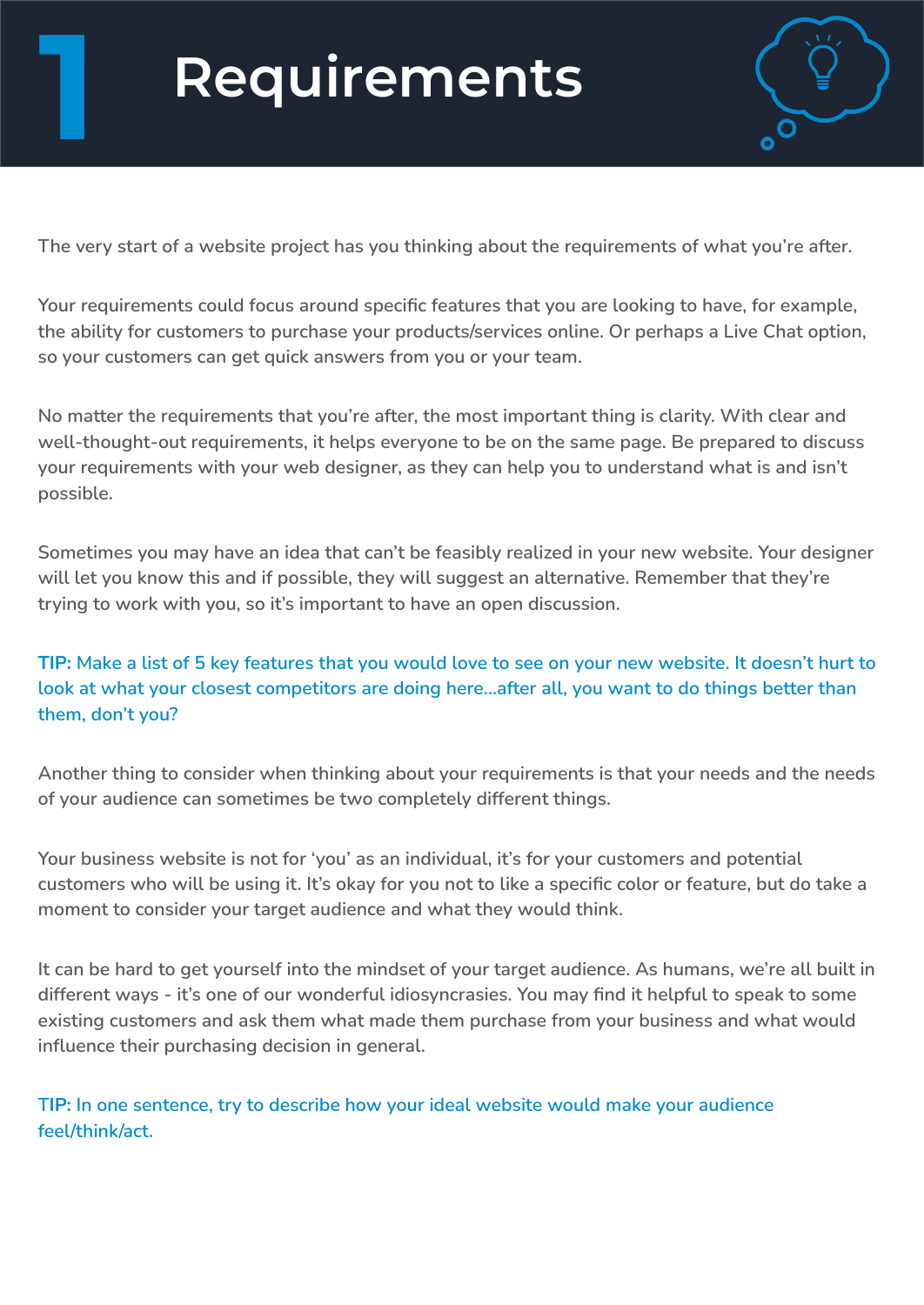



**Every website project needs a budget, however, you shouldn't look at it as a "budget" or a "price". It's an investment in your business. Yes, you might feel that this sounds like marketing talk, but it's actually just a mindset shift.**

**Instead of thinking about how much each element that makes up the website costs, think about your project along the lines of "what investment do I need to make in our website to bring success to my business?"**

**By changing the way you look at the investment needed in a website, you open the doors to more critical thinking. It's not about spending more, it's about spending smarter.**

**TIP: Thinking about the investment you want to make in your new website. What would success mean to you? E.g. "Double your sales in a year" or "100 new customers in 6 months".**

**The role of your web designer is to create a great website for your business AND for your customers. To do this, they'll listen to your requirements and the investment level that you have available.**

**It's possible that the budget you have set aside for your project will not match the requirements that you've asked for. In this situation, you would either need to think about increasing your investment a little or setting aside some of the less important requirements for a second phase of design work in the future.**

**Focus is best spent on key tasks and requirements that will get your new website live and in front of your target audience. As your business grows from the benefits of the new website, you can plan the next phase of development tasks with your web designer.**

**TIP: Make a list of your requirements and assign a priority to each. Which of these could be pushed to a second phase of design work, if necessary?**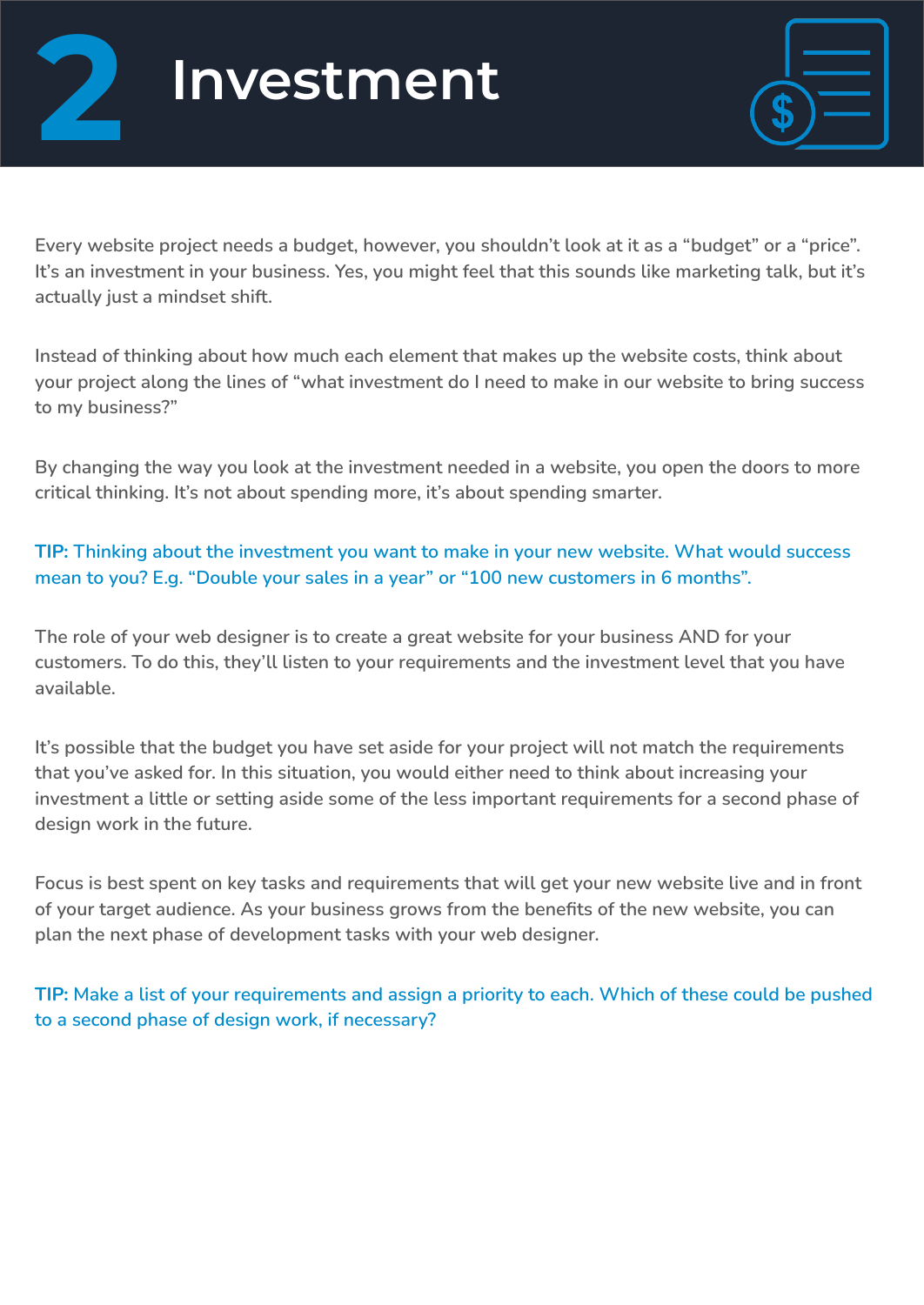



**It's important to have goals for your new website so that you can measure the success of your project as you move forward.** 

**For the website project itself, this would typically be that the website is delivered on-time, for an agreed level of investment and with all agreed requirements in place.**

**Having scheduled, clear goals allows for easy communication during a website project. Both the web designer and you will be aware of any goals for the new website, as these will be discussed at the start of your project.**

**Have you ever heard of or used SMART goals previously? These are goals that are defined as:**

- **Specific**
- **Measurable**
- **Achievable**
- **Relevant**
- **Time-Bound**

**SMART goals are trackable goals with definitive results. This brings a level of structure to your goals and makes sure that you can easily see if they were attained or not.**

**Here's a few quick examples of a SMART goal:**

- **20% increase in sales through our website in the next 6 months.**
- **Reduce administration costs in managing our website by 15% over the next 4 months.**
- **25% increase in membership for my online course website this year.**

**Each of these goals has a specific target, which we can measure, is achievable, relevant and bound by a timescale.**

**TIP: Think about SMART goals for your business. What SMART goals would you like to achieve with your new website? Write down at least 3 if you can.**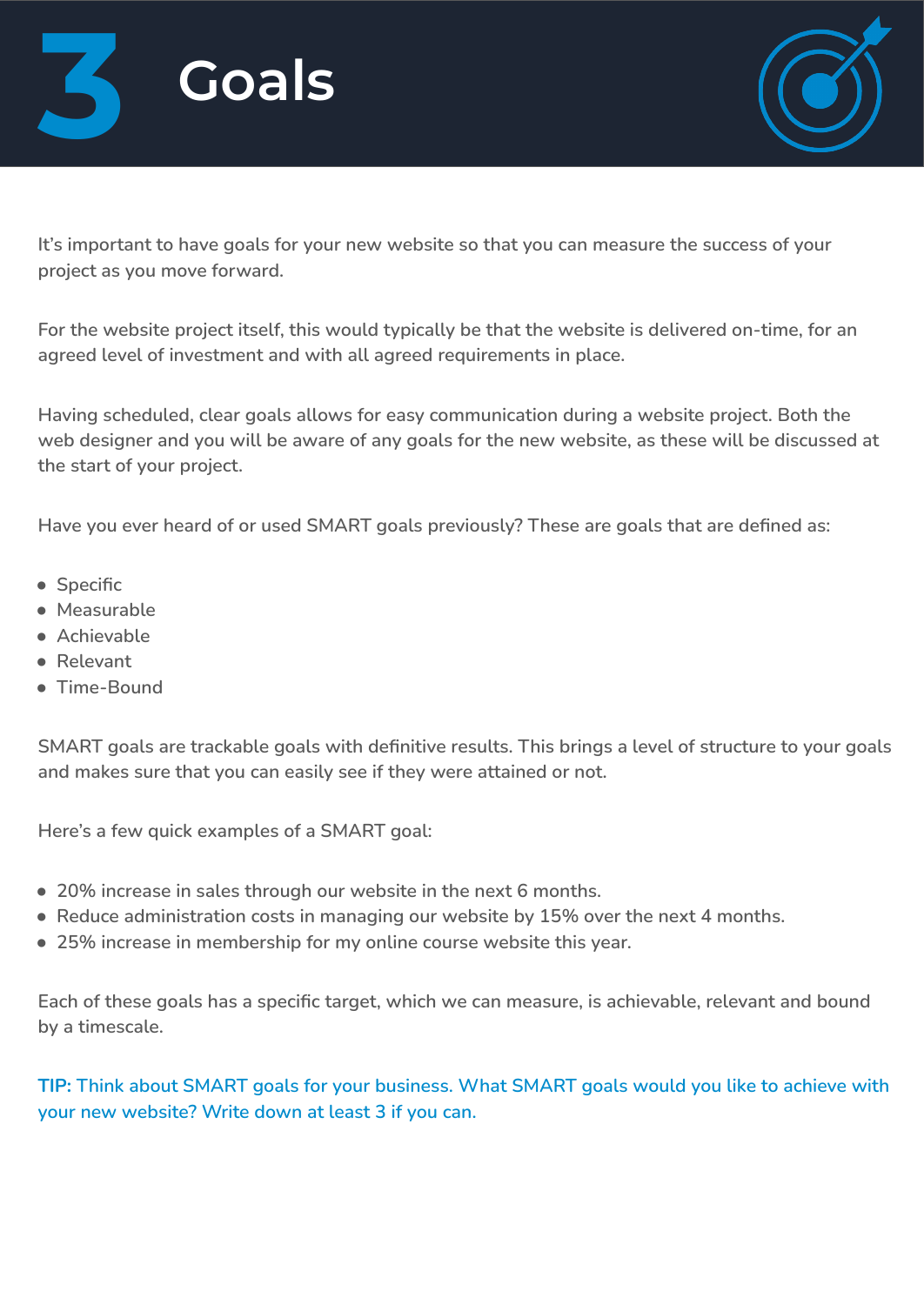



**The content on your website is one of the most important features. It has the power to draw people into your site and also the power to repel them back to the search engines.**

**Wherever possible, you should work with a copywriter to ensure that you have great copy on your website. This can depend a little on your available investment, but investing in a great copywriter will pay for itself many times over.**

**It can be tempting to write the copy yourself, but unless you have experience at doing so, it can be hard to get the tone right. A better option would be to work alongside your copywriter, sending them over some notes on your products/services and helping them to understand your target market. Then, let them create some great copy for your website.**

**A great copywriter is skilled at turning features into benefits.**

**.**

**For example, back when Creative Technology and Apple were battling it out with their competing MP3 devices. Creative Technology stuck to features, telling people how large their hard drives were. Apple launched the iPod in October 2001, with Steve Jobs simply telling people they could have "1000 songs in your pocket", and then pulling an iPod out of his pocket on stage.**

**By turning features into benefits, you help your audience to relate to what you're offering and you evoke emotional responses.**

**Without sounding harsh, your customers don't really care about a new feature that you're shipping in your products or how many extra hours your team worked at night/on weekends, just to get the latest software version to them. They simply care about themselves.**

**You have one question to answer for your customer - "what's in it for me?". This single question should control the copy on almost every page of your website.**

**TIP: Think about the products or services that you offer your clients and how you currently promote these. You likely list a number of features. Try re-framing these features as benefits.**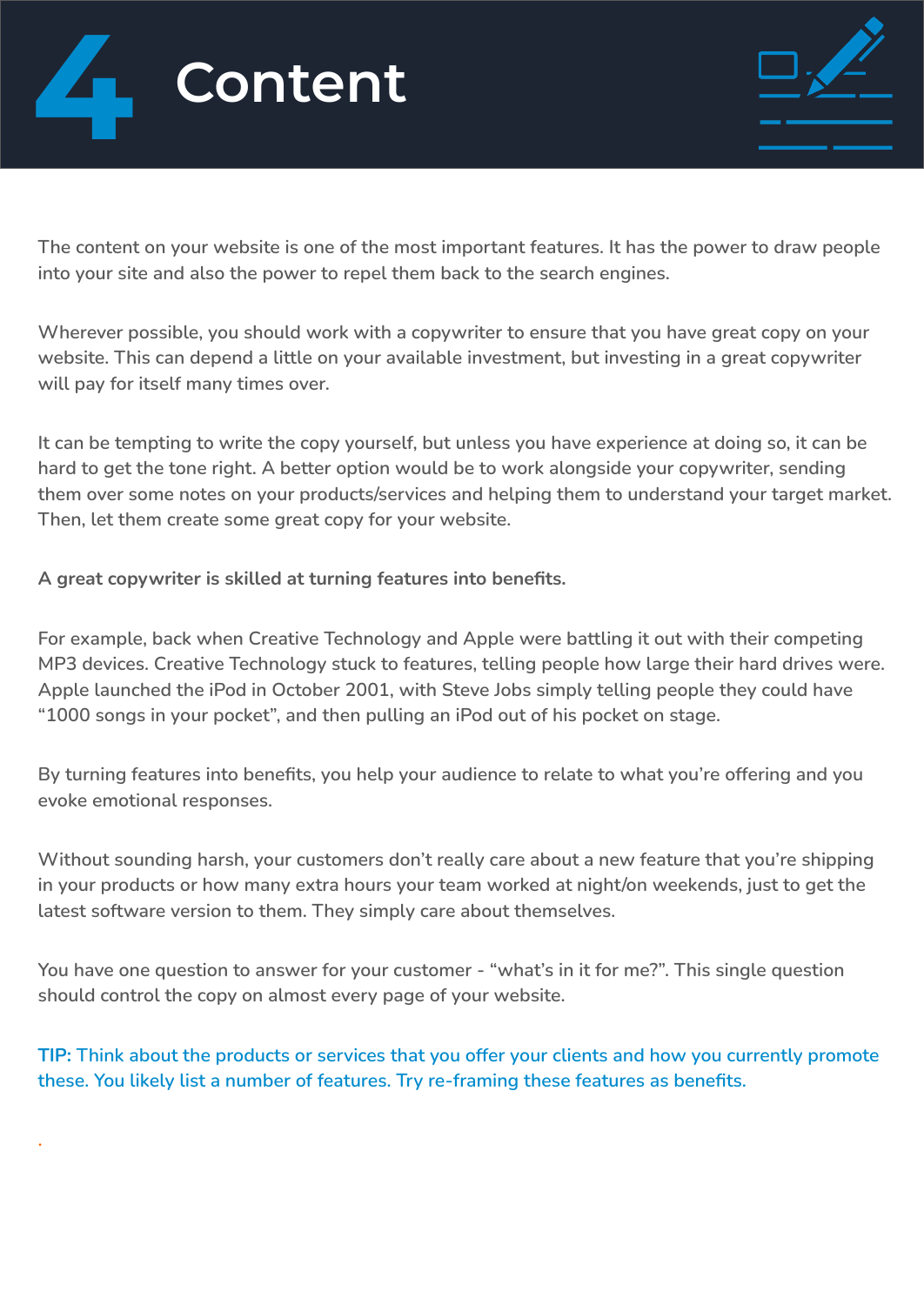# **5 Communication**



**Great communication allows both you and your web designer to get the most out of your website project. It's very much a two-way street, needing care and attention from both sides.**

**Effective communication helps to keep a website project on track and avoid any time delays. As part of the original proposal that your web designer sends over to you, there will be a section on the project's timeframe. This schedule is drawn out with a typical expectation that both parties will be able to communicate on a timely basis.**

**One of the best things you can do for your website project is to ensure that there is one clear point of contact in your business. This will often be yourself, but if you have a larger team of employees, then you may choose to delegate this to an appropriate member of staff.**

**If you're working with a design agency, they will have the same processes in place and will also delegate a single point of contact. The advantages to these two single points of contact is that they both get to understand the requirements, needs, and nuances of the project in great detail.**

**TIP: Decide who will be the main point of contact in your company for your website project. If it's not going to be you, make sure that person is briefed on your requirements and any other necessary details.**

**For any parts of the project that require feedback from your company, you'll want to make sure you send back clear and concise feedback to your web designer. If you have multiple people inside your company who will be looking at the website work, it's good to do this together and make a list of key points that you want to feed back to the web designer. Then, your main contact person can feed these back as part of the process.**

**The worst-case scenario here would be multiple people in your company all having their own ideas and sending them over independently to the web designer. This can lead to confusion and unnecessary delays in the project, as well as potential work being carried out on changes that you didn't want.**

**TIP: If there are multiple people in your business who will be looking at the new website project with you as it progresses, try and arrange time to sit down in a meeting with them at important feedback points, so you can have a roundtable discussion. Make sure they're all aware of your project goals and the requirements, so you can give the most valuable feedback possible.**